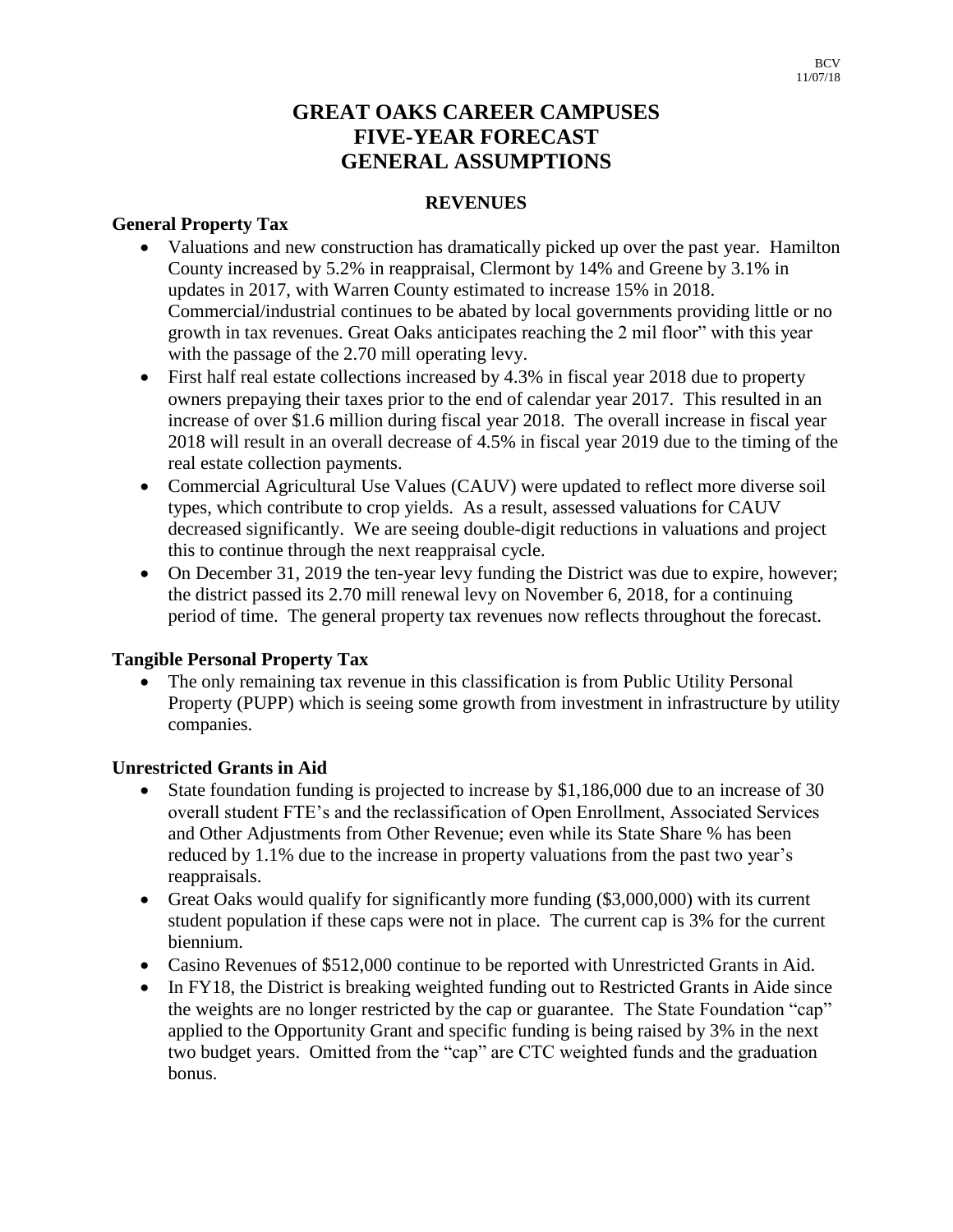### **Property Tax Allocation**

The State of Ohio currently reimburses Great Oaks for the following:

- 10% Rollback for qualifying residence
- 2.5% Homestead Exemption for qualifying residence
- Senior Homestead Exemption for qualifying residence

The biennium budget for 2014-2015 eliminated the homestead and rollback reimbursements from the State for districts placing new or replacement levies on the ballot. The property owners will no longer receive the tax credit when paying their taxes as they currently do unless the district renews existing millage.

#### **Other Revenues**

- This revenue stream includes interest earnings, Payments In Lieu Of Taxes (PILOT) for Tax Incentive Financing (TIF) programs/projects and immaterial miscellaneous. As mentioned above under Unrestricted Grants in Aide, non-formula revenues are now included in this line item including Open Enrollment, Associated Services and Other Adjustments.
- Investment earnings are increasing due to the Federal Reserve raising short-term interest rates during fiscal years 2018 and 2019. One-year treasury yields started 2017 at 0.81%, and the current yield on the one-year Treasury note is 2.63%. Star Ohio, the State of Ohio's Money Market Fund has increased from 1.22% in October of 2017 to 2.26% today.
- Other Revenues have decreased by \$819,000 due to the reclassification of Open Enrollment, Associated Services, and Other Adjustments being coded into the Unrestricted Grants in Aid.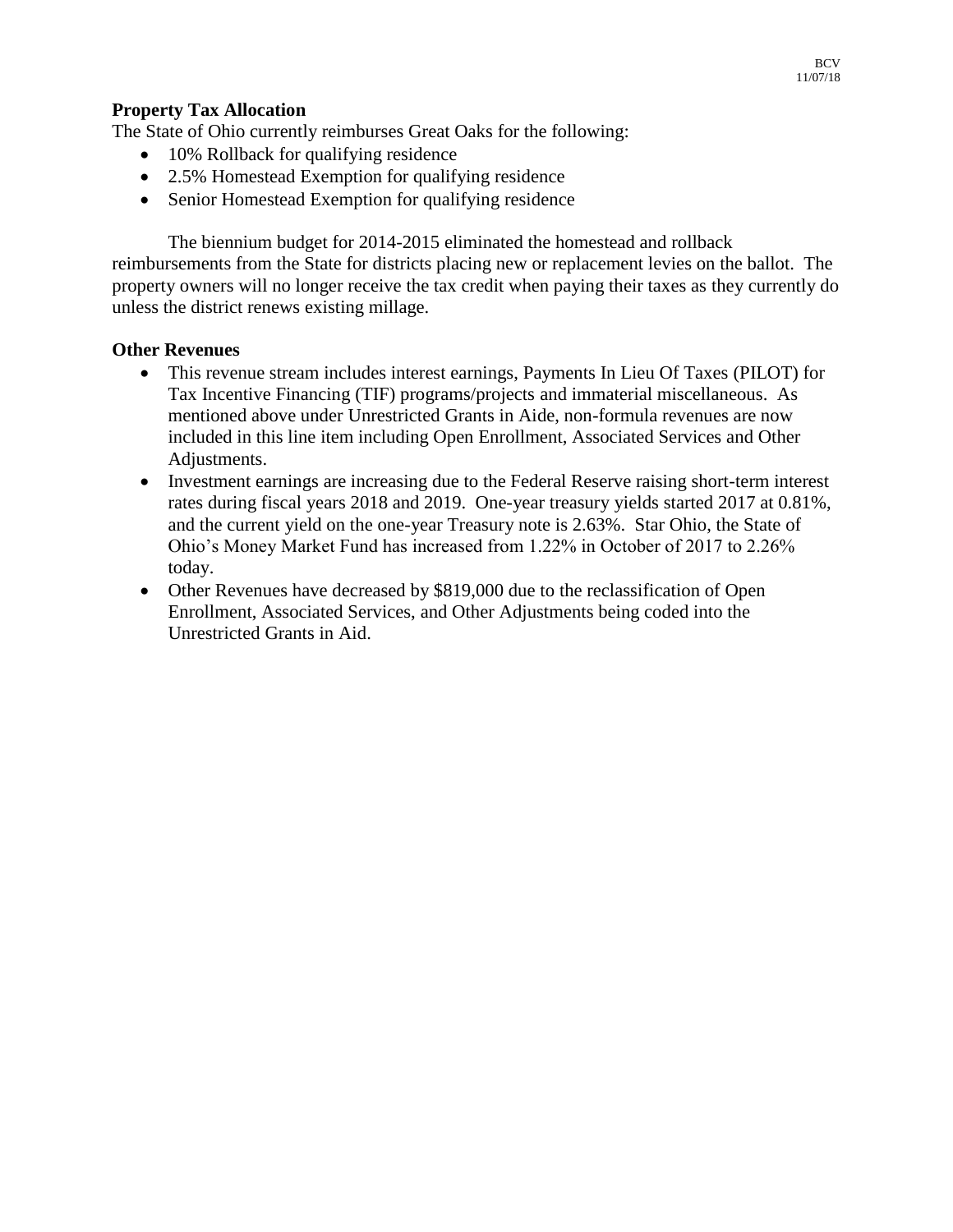#### **EXPENDITURES**

#### **Personal Services**

 Compensation projections are based on historical trend data and include incremental steps, staff turnover and severance. Approximately two percent overall increases are attributable to step increases with an additional 1.5% salary increase and forecasted throughout the entire fiscal years. Great Oaks is and has been engaged for over five years in pursuit of strategically compensating all staff focused on Associates performance in conjunction with student success. July 1, 2017, the District put into place a model which brings lower salaries for teaching staff compensation up more aggressively than in the past and still affords for teachers who were topped out on the traditional schedule to continue to be compensated. This model allows the administration and Board to right size this portion of the budget without compromising the ability to compensate teaching staff based upon the achievement of District and individual goals.

## **Employees' Retirement/Insurance Benefits**

- Some benefits change as a percent of salaries. Benefits consist of retirement contribution, premiums for insurances, Medicare and Workers' Compensation.
- Only full-time District Associates qualify to participate in the health insurance plan and all Associates pay 24% of the premiums to participate.
- While medical insurance costs continue to present challenges, the District experienced a 6% increase in premiums for calendar year 2018 and will experience no increase for calendar year 2019. We anticipate approximately 10% increases going forward and though these are projected evenly, these increases do not occur uniformly and are not able to be projected as they may occur. The long-term results should provide for materially accurate trending.

#### **Purchased Services**

 This line item represents utilities, fuel, telecommunications and contracted services. Changes affecting the trend in this line item include decisions to decrease costs, as well as increases from reclassification of expenditures for technology once accounted for in the Capital Projects Fund. Work has been transitioned from this line item to payroll as out-sourced services have been brought in house for information technology and maintenance. We are projecting an 8.8% increase in fiscal year 2019 due to additional planning costs associated with building renovations at Laurel then an average annual increase of 2% for budgetary trend. Budgetary numbers for utilities are projected to be a worst case scenario in anticipation of weather-related expenses. Recent technological monitoring and manipulation of climate control systems along with LED projects have and will provide significant, measurable and long-term savings.

## **Supplies and Materials**

 This line item represents more end users than all other accounts combined and as such is projected higher than trend to accommodate potential needs verses actual expenditures. Fiscal Year 2019 is a slight reduction due to fiscal year 2018 expenditures increasing to allow for supplies to be purchased in fiscal year 2018 that were used in fiscal year 2019. Additionally, software licenses and a few other budgets previously accounted for in the Capital Projects Fund were determined to be operating expenditures and reassigned to the General Fund.